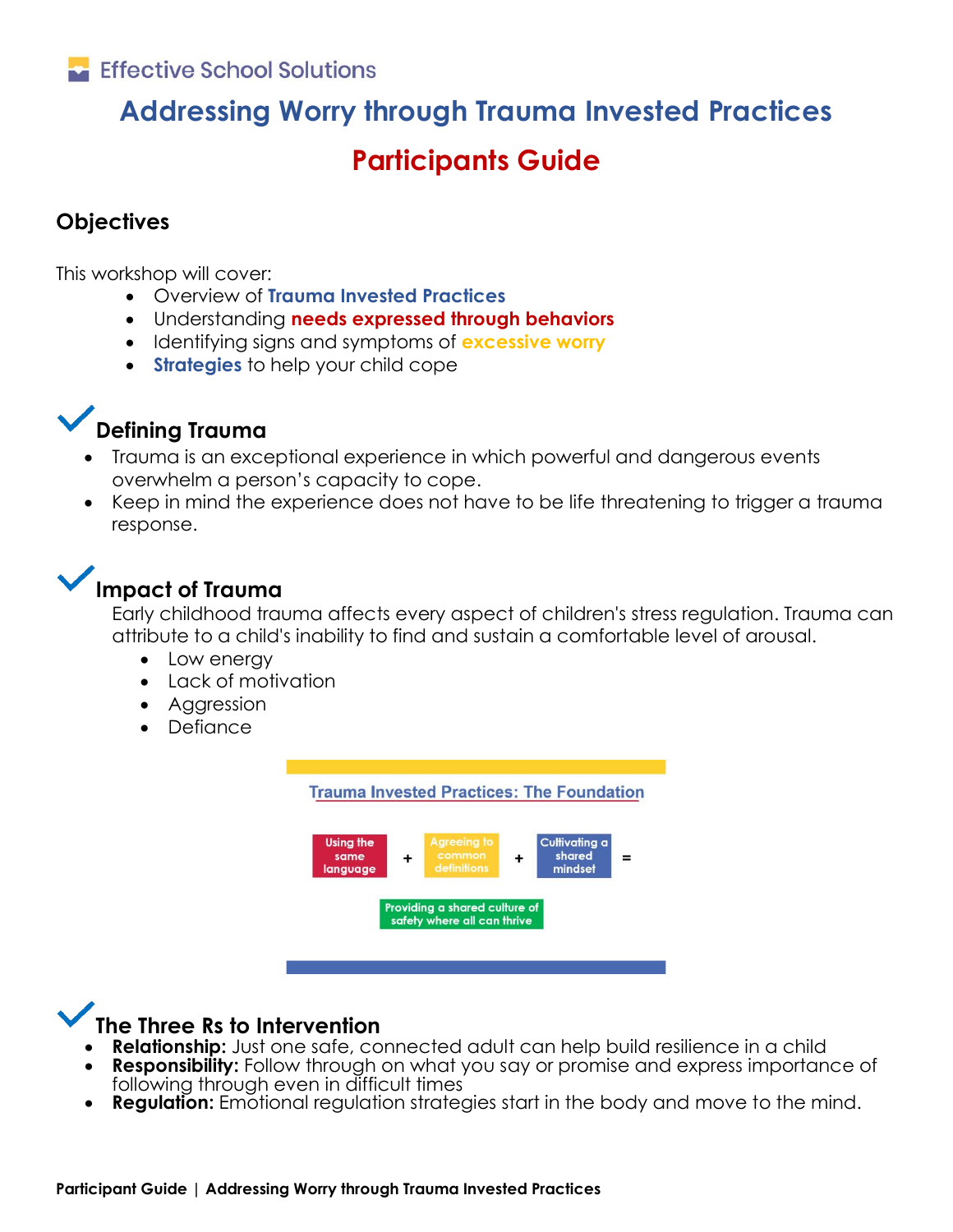

## **Needs vs. Behaviors**

- All behaviors are an expression of a need.
- Shift focus from how the child is asking to what the underlying need is that they are trying to have met.
- Children may have learned a certain way to ask or express themselves and they do not yet have other tools.
- Addressing behaviors is not always the answer. It is about helping understand the child's unmet need and teaching helpful ways to get that need met.



# **All Behavior Has a Function: To Obtain or To Avoid/Escape**

- **To Obtain:** *I need or I want...* 
	- Objects
	- Activities
	- Attention/Emotions
	- Sensory input
- **To Avoid/Escape:** *I need to escape...*
	- People
	- Objects
	- Activities
	- Attention/Emotions
	- Sensory input